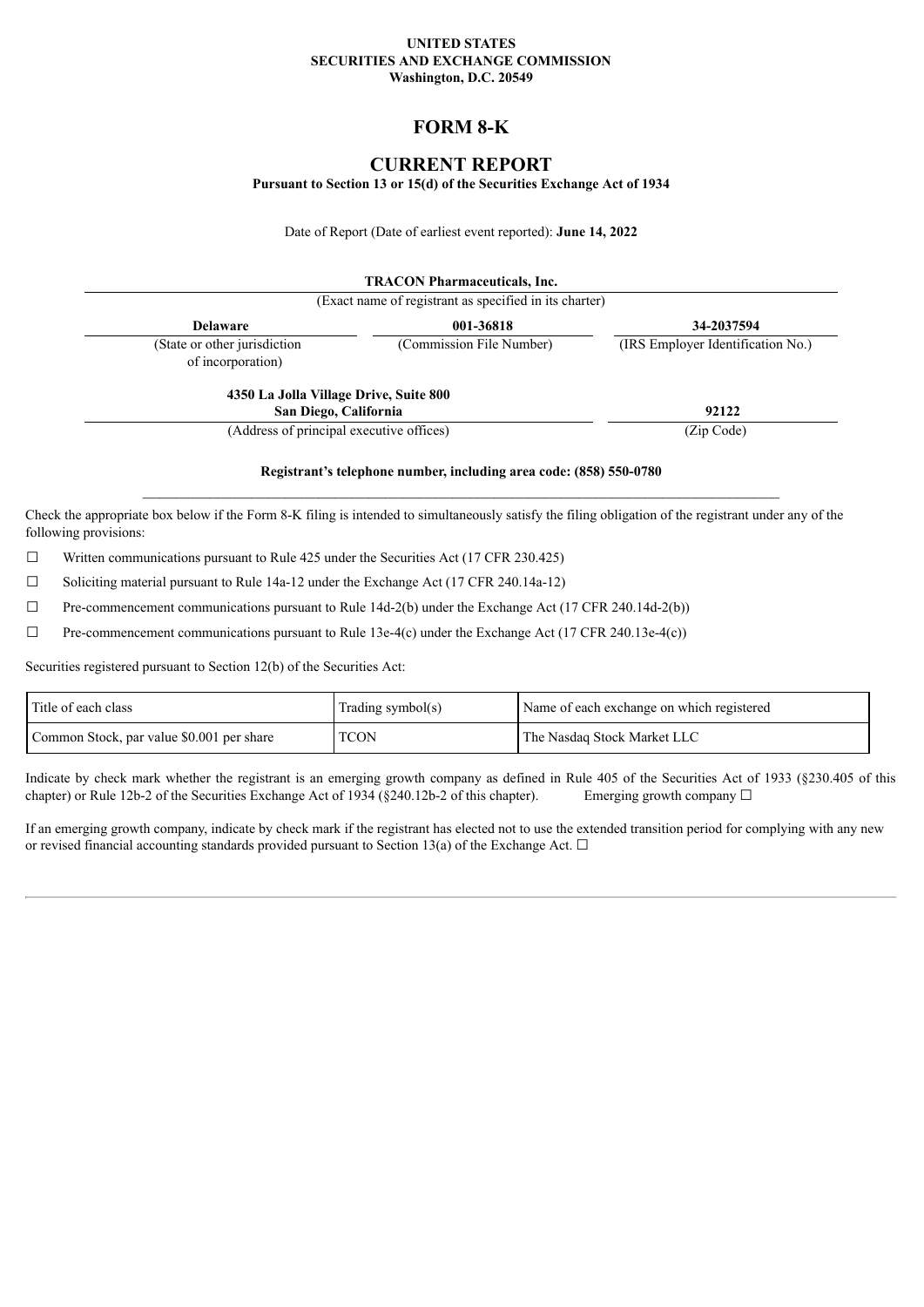#### **Item 5.07 Submission of Matters to a Vote of Security Holders.**

On June 14, 2022, TRACON Pharmaceuticals, Inc. (the "Company") held its Annual Meeting of Stockholders at its corporate headquarters located at 4350 La Jolla Village Drive, Suite 800, San Diego, California 92122 at 8:00 a.m. pacific time (the "2022 Annual Meeting"). The Company had 19,867,752 shares of common stock outstanding and entitled to vote as of April 20, 2022, the record date for the 2022 Annual Meeting. At the 2022 Annual Meeting, 10,617,878 shares of common stock of the Company were present or represented by proxy.

At the 2022 Annual Meeting, the Company's stockholders voted on four proposals, each of which is described in more detail in the Proxy Statement.

At the 2022 Annual Meeting, the Company's stockholders:

(1) elected Saundra Pelletier and Stephen T. Worland, Ph.D., as directors of the Company to hold office until the Company's 2025 Annual Meeting of Stockholders;

(2) approved, on an advisory basis, the compensation of the Company's named executive officers;

(3) indicated, on an advisory basis, the preferred frequency of future stockholder advisory votes on the compensation of the Company's named executive officers; and

(4) ratified the appointment of Ernst & Young LLP as the Company's independent registered public accounting firm for the fiscal year ending December 31, 2022.

The following sets forth detailed information regarding the final certified results of the voting with respect to each matter voted upon at the 2022 Annual Meeting:

*Proposal 1. Election of Directors*

Ξ

| Name                      | Votes For | <b>Votes Withheld</b> | <b>Broker Non-Votes</b> |
|---------------------------|-----------|-----------------------|-------------------------|
| Saundra Pelletier         | 5.573.890 | 600.013               | 4.443.975               |
| Stephen T. Worland, Ph.D. | 5.595.610 | 578.293               | 4.443.975               |

*Proposal 2. Approval, on an advisory basis, of the compensation of the Company's named executive of icers*

| <b>Votes For</b> | <b>Votes Against</b> | Abstentions | <b>Broker Non-Votes</b> |
|------------------|----------------------|-------------|-------------------------|
| 5,927,499        | 213,382              | 33,022      | 4.443.975               |

Proposal 3. To indicate, on an advisory basis, the preferred frequency of future stockholder advisory votes on the compensation of the Company's named *executive of icers*

| 1 Year    | 2 Years | 3 Years | <b>Abstentions</b> |
|-----------|---------|---------|--------------------|
| 5,907,297 | 201.619 | 49.665  | 15,322             |

*Proposal 4. Ratification of the selection of Independent Registered Public Accounting Firm*

| <i>Votes</i> For | <b>Votes Against</b> | Abstentions | <b>Broker Non-Votes</b> |
|------------------|----------------------|-------------|-------------------------|
| 10,590,485       | 19,367               | 8,026       |                         |

Consistent with the preference of the Company's stockholders indicated by the voting results for the advisory vote on the preferred frequency of stockholder advisory votes on the compensation of the Company's named executive officers, the Company will include a stockholder advisory vote on the compensation of its named executive officers every year until the next required vote on the frequency of such advisory votes.

Each of the foregoing voting results from the 2022 Annual Meeting is final.